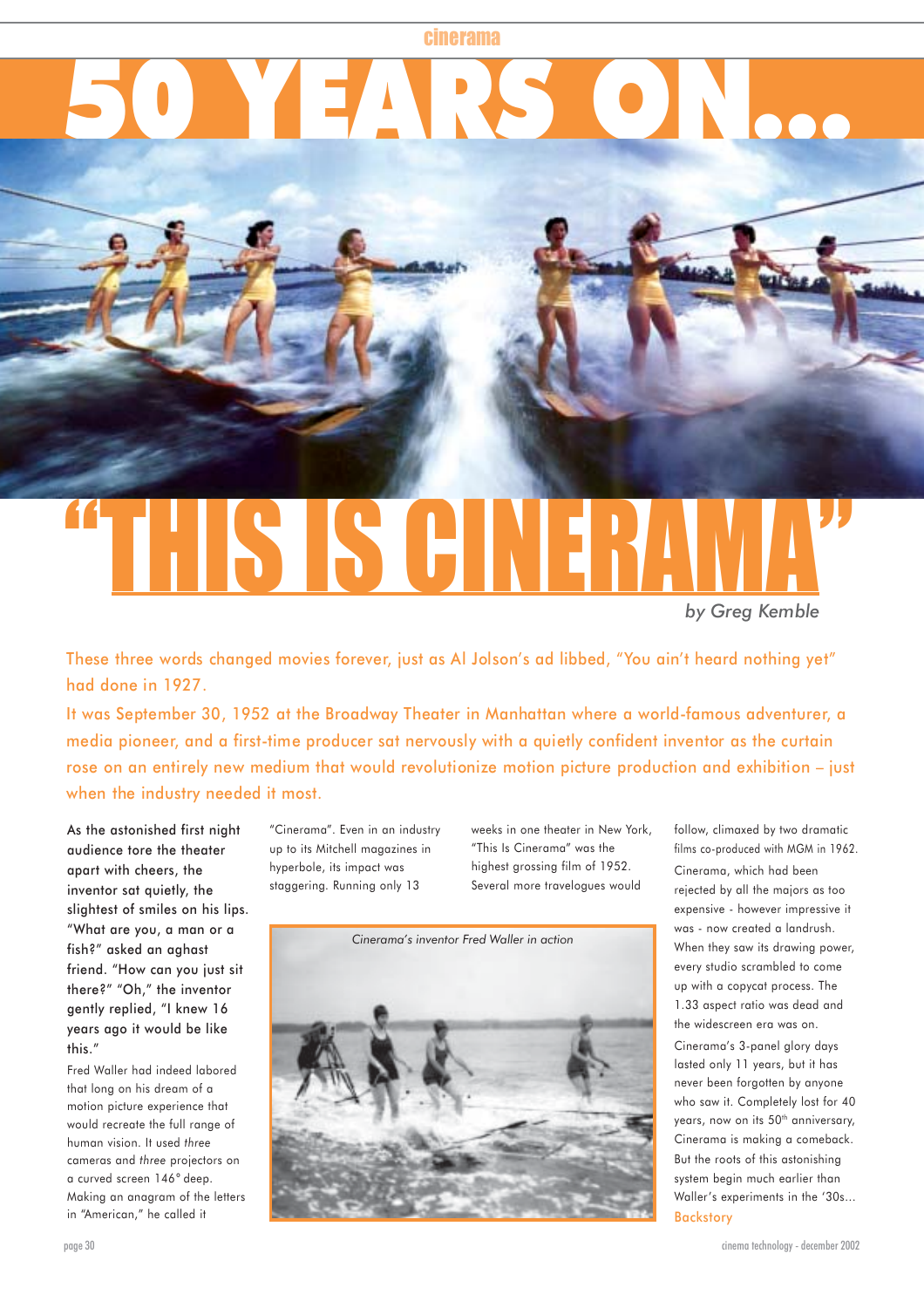In 1787, English artist Robert Barker was awarded a patent for developing the perspective techniques to give a continuous painting the appearance of allaround vision. His creation was the Cyclorama, a 360° painting, first displayed in a purpose-built cylindrical building in Leicester Square in 1793.

To view *London From the Roof of the Albion Mills*, you stood on a platform built to resemble a rooftop, with the painting all around you, just as if you were standing atop the actual mills, just blocks away. It was sensationally popular, and cycloramas became a major attraction in all the large cities. You may still view one today in Gettysburg, Pennsylvania at the battlefield museum there.

It wasn't long before photographers were creating a truncated version of the cyclorama. Panoramic photography used three or more exposures to cover a viewing angle that a single lens could not encompass. Perfectly suited to landscape photography, the technique was often used to document Civil War battlefields at the end of fighting.

While Disneyland's "CircleVision" is the direct descendant of the cyclorama, it was not the first use of the motion picture camera in this way. Surprisingly, the 1900 Paris Exposition featured a 10 projector simulated balloon ride. Patrons stood on top of a projection room dressed like a giant balloon basket, under a huge prop balloon. The images were projected on a full 360° screen around them. Closed after only a few days as a fire hazard (the booth was unvented) the exhibit had a prescient name – Cineorama.

The first use of a 3-projector panorama in a motion picture was in 1927 (curiously, the same year the anamorphic lens was invented). French director Abel Gance felt that the climax to his 5 hour *Napoleon* needed a big finish, so he shot the final scenes with three cameras mounted overand-under, and was pleased to see that his "polyvision" really worked. No one would attempt it again for 25 years. Fred Waller was head of the effects, and later, short subjects departments at the Astoria, NY studios of Paramount Pictures during the 1920s & 30s. When he noticed that pictures photographed with very wide angle lenses had a slight impression of depth, he embarked upon a quest to reproduce, as nearly as possible, the full range of human vision.

He succeeded - spectacularly.

#### Fred Waller

The man who accomplished this was always something of a prodigy. Born in 1896 in Brooklyn, he was repairing his own bicycle – and his friends' – at the age of 4. His father was the first commercial photographer in New York, and after a bout of teenage pneumonia, Waller left Brooklyn Polytechnic at 14 to join him, no doubt to the relief of his physics teachers who were forever losing arguments with him.



While there, he invented many labor saving devices he kept secret, and patented the first automatic printer/timer for still photographs. When a shortage of photo supplies during WWI led to the closing of the business, he opened an art studio for the creation of silent film intertitles, working exclusively for Famous Players Lasky (later Paramount Pictures).

In 1924 Fred joined Paramount directly as head of Special Effects at their east coast production facility in Astoria, Queens. While



there, he produced a cyclone for D. W. Griffith, a shipwreck for Cecil B. DeMille, turned Cinderella's pumpkin into a coach and four and in 1925 built the studio's first optical printer. He was intrigued when he noticed that just as a telephoto lens will compress an image onto a plane, a wide angle lens does the opposite - gives a sense of depth – without any cumbersome 3-D apparatus. Thus began an intense study of perception that would last over a decade.

Paramount closed Astoria in 1927, but Waller didn't waste the hiatus – he went into the boat business and invented the water ski. Returning to Paramount in 1929 as head of short subject production, he became the favorite director of Duke Ellington, Bessie Smith and other major black talent of the day. His musical shorts were distinguished by their creative camerawork and high production value.

All the while, Waller was continuing his study of perception. He recognized that each human eye sees two-thirds of the total viewing angle, but we see in 3-D only where the two eyes overlap – directly ahead. Everything further than a few dozen yards away is a flat plane. Often found walking around the house with toothpicks stuck in the brim of his hat, he conducted experiments that surprisingly revealed that it was peripheral vision – and not straight ahead vision that mattered most in spatial

perception. Subjects with this center portion blocked navigated a room full of furniture without incident. Those with their peripheral vision obscured (like a horse wearing blinkers) fell about. Only one facet eluded him – a panoramic depiction of reality would require an enormous flat screen, perhaps hundreds of feet wide.

About this time, Waller was contacted by some exhibitors at the 1939 New York World's Fair. For Eastman Kodak he provided several multi-panel slide displays for their *Hall of Color*. But it was his first glimpse of the interior of the theme building that made it all come together. The Perisphere was *curved*. Imagine Waller clapping his hand to his forehead with the 1939 equivalent of "Duh!" flickering across his mind. Human vision is a curved – not a flat – field.

Ready at last to turn his studies into a practical motion picture system, he set up shop in the carriage house of boating pal David Rockefeller's Manhattan mansion. His first generation system worked – but was far from "practical". It used 11 (!) 16mm cameras to shoot a combined hemispherical image of 2 over 4 over 5 individual films. Connected by external drive belts which synchronized the cameras, the "11-eyed monster" was used for several test films which revealed that the angle of view was so large that the outside cameras were photographing each other. Waller called the contraption the VITARAMA.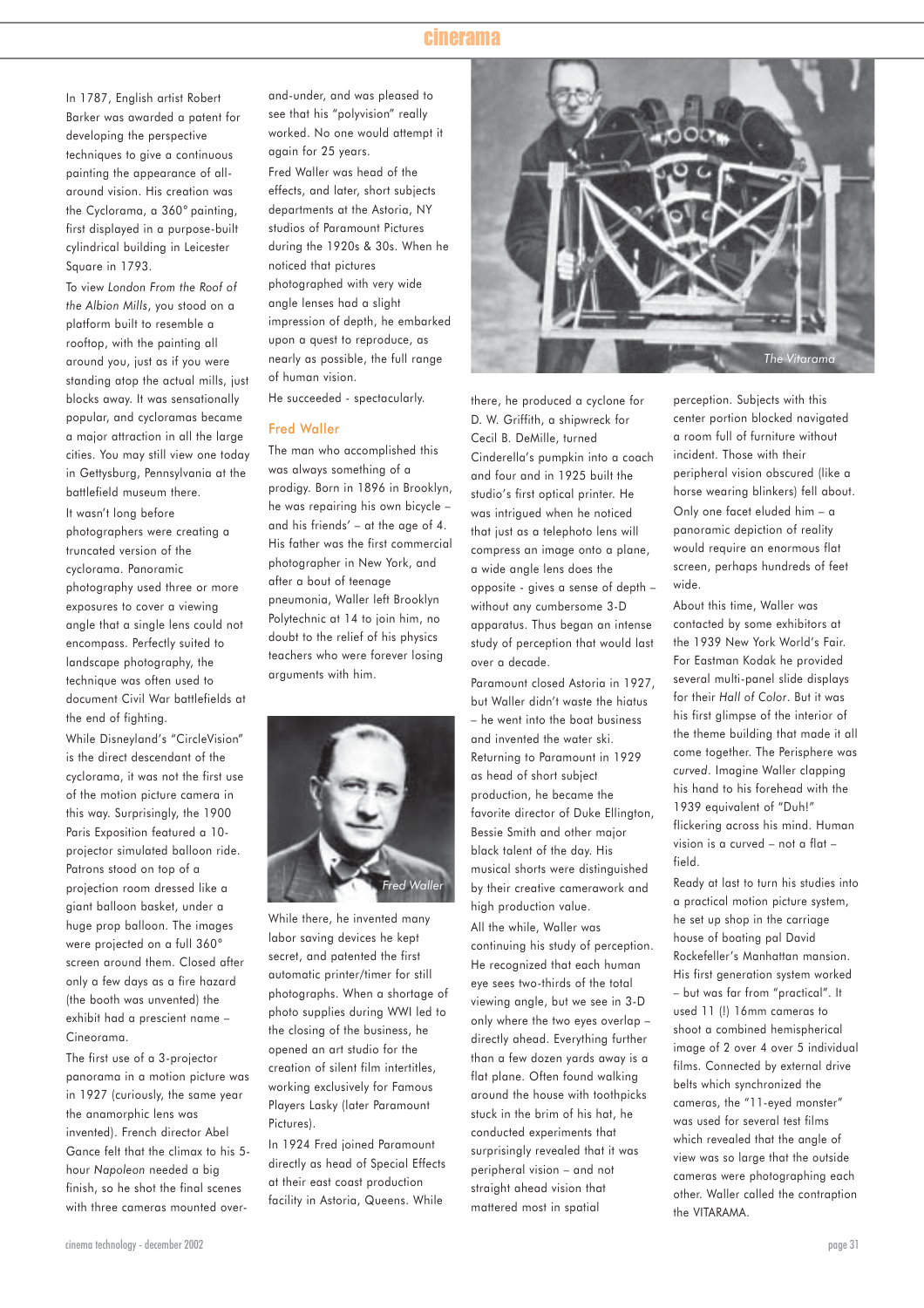### Vitarama Goes to War

When the Vitarama was rejected by fair organizers as "too radical" Fred, disciplined inventor that he was, simply moved on to phase two – five 35mm cameras arranged 2 over 3. With war looming in Europe, Waller adapted his idea to an extremely practical use – an aerial gunnery trainer, which saved fuel, freed up pilots and aircraft for actual combat and eliminated the very real problem of unskilled gunners hitting the aircraft and not the tow target. Since shooting at a slowly towed target didn't begin to mimic actual battle conditions, most

sophisticated photoelectric system scored their hits on the photographed planes diving in from out of frame. So realistic and effective was the trainer, that 1 hour was equivalent to 10 of real flying practice. The first group of graduates hit 80% of their combat targets and suffered no losses. At the end of the war, it was calculated that over 350,000 lives were saved by the trainer. Enthusiastic graduates wrote to Waller, wanting to see this amazing technology used in a more commercial way. Waller, not surprisingly, was way ahead of them.



gunners never really learned their job until they were in actual combat – and casualties were high.

The Waller Flexible Gunnery Trainer was the first virtual reality experience – decades before the term was coined. Trainees wore headsets with actual battle and engine sounds, and a



#### The Secret of Oyster Bay

While installing the 75 gunnery trainers contracted by the US Navy and British Admiralty, research and construction was still going on at new facilities in an indoor tennis court out in Oyster Bay, Long Island. Reflections within the sphere had been a real problem on the trainer, so Waller dropped the 2 upper cameras and projected the remaining 3 images – totaling 146° of horizontal angle - onto a curved screen. But the reflections remained, so the screen was rebuilt as 1100 1" vertical strips, all parallel to the viewer. This solved the problem, but made for a costly install. The cameras and projectors were also custom made, as the new system used frames 6 perforations



high instead of the usual 4, and ran at 26 frames per second instead of 24. Total exposed negative area was 6 times that of a standard academy aperture. The camera, while not the monstrosity the 11-header had been, was still a behemoth. Unblimped, it weighed over 200 pounds and made an awful racket. With its lead-lined blimp, it tipped the scales at 800 lbs. The lenses, custom made by Kodak for Waller, were the size of a contact lens, with a focal length of 27mm – the same as the human eye. This huge expanse of screen real estate could hardly be complemented by a standard monophonic sound track, so Waller brought in sound engineer Hazard Reeves who developed a 7-channel discreet surround sound system. To accomplish this, Reeves invented fullcoat magnetic film – the first use of magnetic media in an optical sound industry. He proved invaluable in another way. When the Rockefellers and Time pulled their funding, Reeves kept the company afloat by buying the assets – for \$1600.



Reeves made one other important decision. He hired Mike Todd, a Broadway showman who had yet to produce a feature film, as his Cinerama producer, reasoning that his boundless enthusiasm and sales ability was a necessary asset

to the new company. Todd also had a relationship with Rodgers and Hammerstein, and promised to bring their hit musical *Oklahoma!* to the new company to be filmed in Cinerama.

One by one, heads of all the majors trouped out to Oyster Bay to see "Waller's Wonder." The 15 minute film included the roller coaster at Rockaway Playland and the Long Island Choral Society singing the *Messiah*, which had been recorded in the church, then photographed to playback on a set constructed at the tennis court.



Both were in black and white. There were also traveling shots of fall foliage and scenes aboard the Rockefeller yacht, which marked the first use of the new Kodak monopack color negative film.

Impressed as they were (instinctively turning around as the choir came in on the rear surrounds) they nonetheless knew that exhibitors would never endure the huge conversion costs, and correctly saw how impractical and expensive it would be for regular production. Compliments all around for Fred - and no callbacks.

Waller realized that if Cinerama was to succeed, it would be without the help – and financing – of the established picture industry. Fortunately, Waller's Wonder had some very important friends.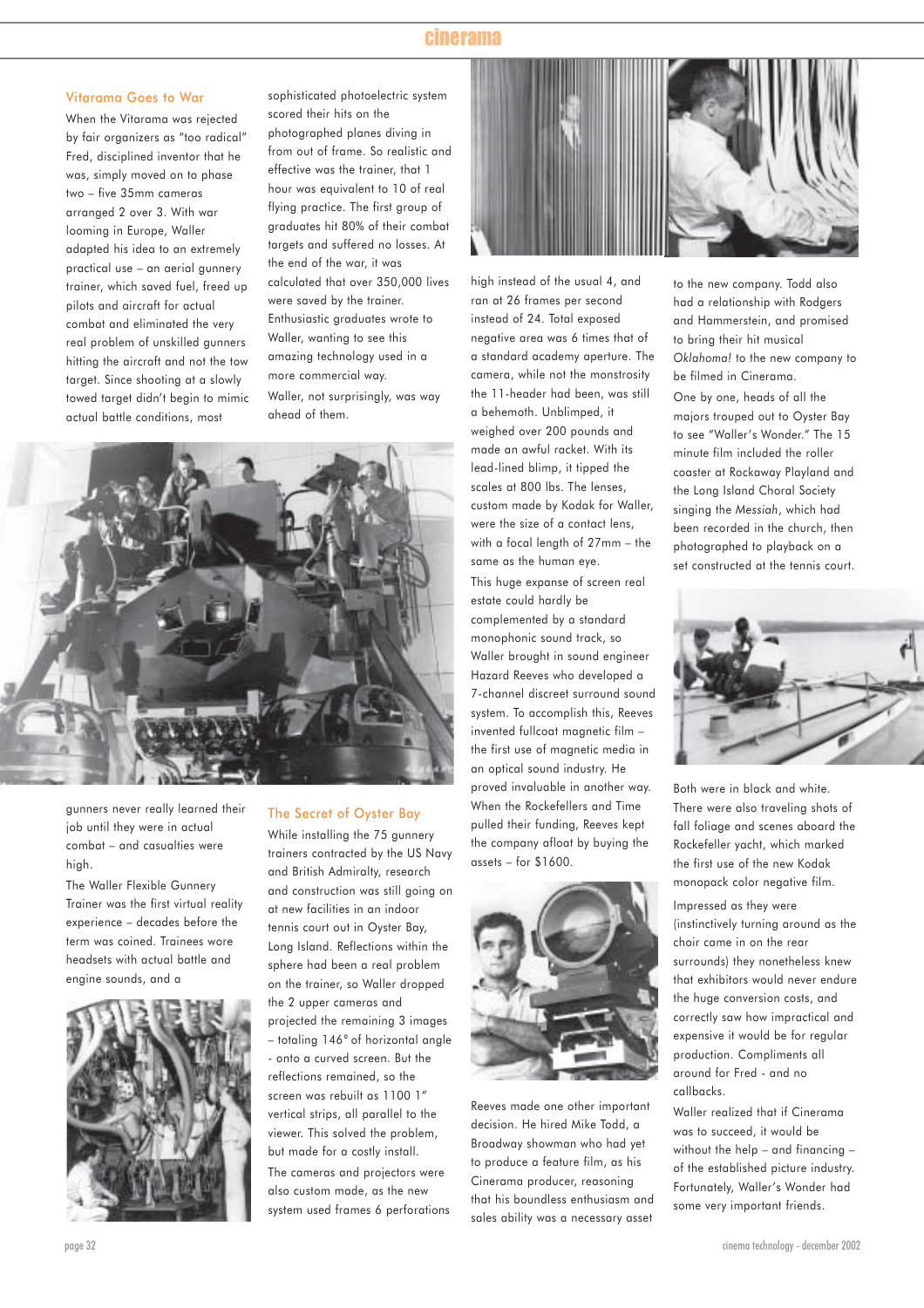### Cue Lowell Thomas

It may be difficult to imagine now, with so many talking heads clamoring for our attention, but once the voice of Lowell Thomas was the single most famous in the world. He was the country's second news commentator. His radio and television career lasted 28 years including his long service as the voice of Fox Movietone Newsreels.

A constant traveler with an insatiable curiosity to see new places and people, he was raised





in the gold fields of Colorado where his father was a surgeon. The endless parade of prospectors, saloons and cathouses sowed the seeds of his love of the colorful. He would become famous for his egalitarian courtesy, and counted among his friends everyone from the Dalai Lama to the doorman of his Manhattan apartment building. One of his most important friendships was with T. E. Lawrence, the Englishman who fought so hard for Arab independence during WWI. Thomas discovered him by chance

while on a trip to Egypt and recognized instantly a great story. He single-handedly built Lawrence into one of the 20<sup>th</sup> century's great icons with his book and lecture series. Without Lowell Thomas, Lawrence of Arabia would have been but a footnote in history. Lowell Thomas knew both Hazard Reeves and Fred Waller and had produced a Broadway show with Mike Todd. There are various versions of which got the other to join Cinerama. Upon seeing the Cinerama demo for the first time, Thomas knew that this could provide him a success even bigger than Lawrence had been.

Todd, dissatisfied with the 16mm he'd used at a recent show at Madison Square Garden, called it "the greatest thing I've ever seen. We must get control of it," and came onboard as producer. When the Lowell Thomas prestige attracted new financing, Mike Todd had his son reshoot the roller coaster in color, then took off for Europe with a small crew. Todd had charmed the IA into granting "experimental" status to the project, freeing it from all union requirements.

Possessed of what can most tactfully be called a bravura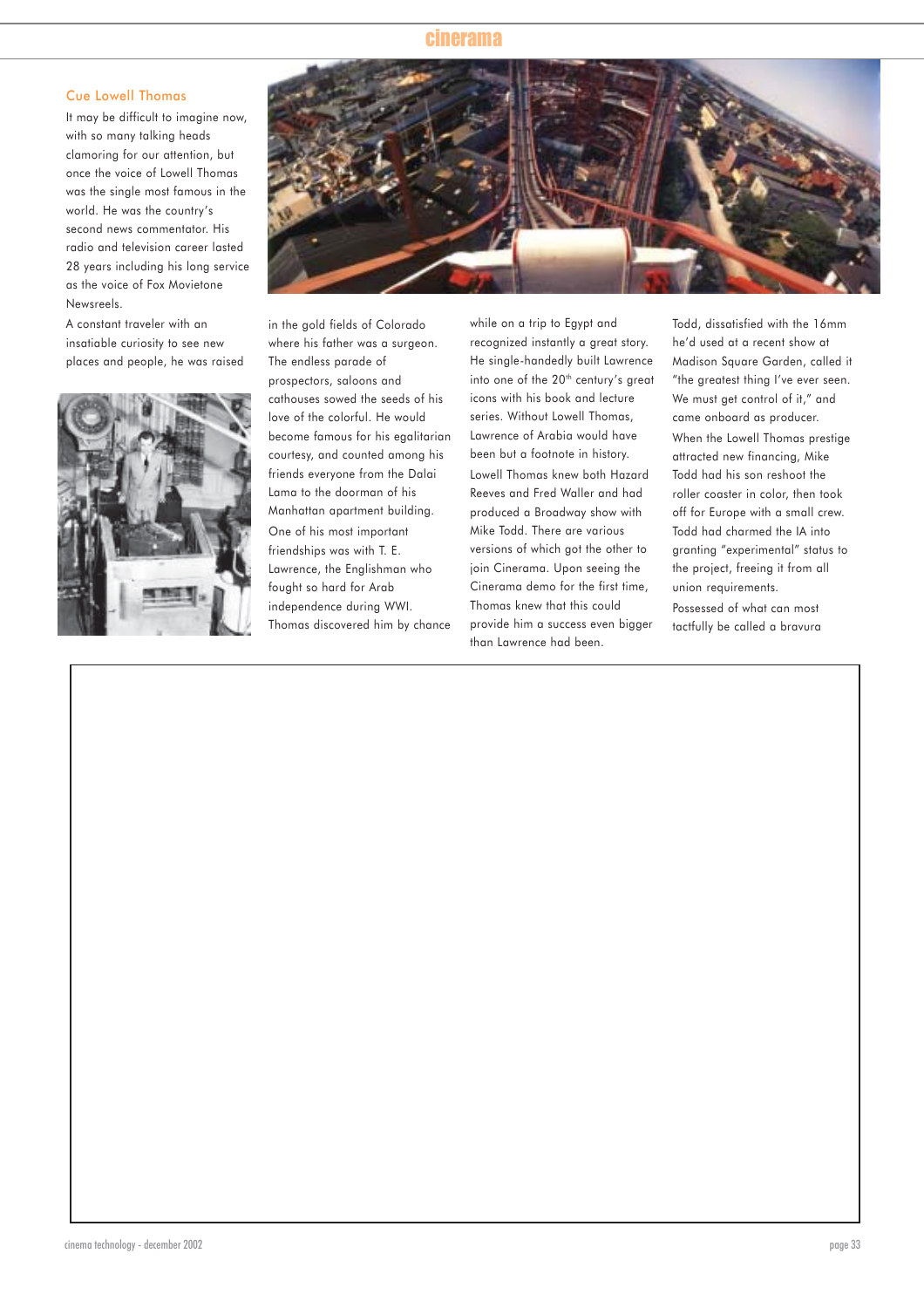

personality, Todd bullied and charmed his way across Europe. Ever the showman with an eye for the spectacular, he photographed the Edinburgh Military Tattoo, a Venice canal boat parade, a Spanish bullfight (but thankfully not the final coup de grâce) and the Act II finale of *Aida* at La Scala, the first time cameras had every been allowed inside the venerable opera house in Milan. A few phone calls in Vienna turned up enough of the famous Boy's Choir to sing *The Blue Danube Waltz* for the huge camera.

The footage, sent to NY for processing and so unseen by the crew, created a sensation back at corporate headquarters. But the board of directors was not happy with Todd's assumption that *he* knew best in all matters and it was becoming hard to attract more financing because, as Lowell Thomas candidly writes, "Wall Street hated Mike Todd." So he was quietly bought out and left the company, happily taking his money and developing Todd-AO, the 30 fps 70mm system with the huge bug-eye lens, which was designed to be, as he had stipulated, "Cinerama out of one hole." His first production? *Oklahoma!*

This left the board with just over an hour of great footage – but no movie. Cinerama needed another friend. Quickly.

#### Enter the Veteran

In a business known for its largerthan-life personalities, few stand taller than Merion C. Cooper. A life-long adventurer in the 19<sup>th</sup> century fashion, he resigned from the Naval Academy in his senior year, and shipped out as an able seaman intending to get to Britain and join the Air Corps during WWI. Passport problems sent him

back to the States where he joined the Georgia National Guard and chased Pancho Villa across Mexico.

He finally got his chance to fly when the US entered the war, but in 1918 he was shot down behind enemy lines and spent the rest of the war in a prison camp, where his severe facial burns were excellently repaired by German plastic surgeons. The next year he

Brought to RKO by David O. Selznick to help with production, Cooper saw some dimensional animation tests by effects man Willis O'Brien for the studio's unmade *Creation*. Cooper had no interest in the project, but was *very* interested in O'Brien, whoes magic with animated model animals he saw as the answer to a major production problem on a giant ape picture he wanted to make.

Selznick left for MGM in 1933, and Cooper was appointed Head Of Production at RKO. His jungle adventure picture had taken a year to complete and cost an astronomical \$650,000. But when released, *King Kong* was just as



joined the Polish Army to help them resist the Russian invasion, but was again shot down. He escaped his Soviet prison after 10 months, and 26 days later, with the aid of a professional smuggler, made it to the Latvian border.

After a short stint as a reporter for the NY Times, he and cameraman buddy Ernest Schoedsack hit upon an idea to combine their two loves

– flying and exploration. They headed for the Persian Gulf and spent the next several months with one of the wandering tribes there as they sought pasture during the terrible equatorial summers of the Middle East. The result was *Grass* (1925), a landmark in

documentary film. Two years later, they released *Chang*, shot in Siam, to even greater success.

astronomical a success. It played continuously at Radio City Music Hall and the Roxy for over a year. Eventually, *Kong* would take its place as one of the greatest fantasy adventure films ever made – perhaps the greatest.

Cooper was instrumental in the early success of 3-strip Technicolor, and in 1941 reenlisted in the Air Force where he was Chief of Staff for the famous "Flying Tigers" which flew against the Japanese – over the



Himalayas. After the war, he returned to producing, and with his partner John Ford, made several pictures, including *She Wore A Yellow Ribbon* and *The Quiet Man*.

Without Mike Todd, Lowell Thomas knew Cinerama needed a new producer, and he called Cooper, who agreed to take over production, direct new material and personally edit it all into a releasable film. The board liked the idea of shooting in Cypress Gardens (where the Wallerinvented water ski would be featured) but hated his plan for a 26-minute flight across the country. And, oh yes, would he please put the roller coaster at the *end* of the film?

But the board was no match for the man who had faced enemy fire, imprisonment and charaina elephants. Cooper got his way, and the picture was finished – barely in time.

"Prior to the premier [of *This Is Cinerama*]…no one – including myself – had seen the whole thing put together. Some wheat field shots were barely out of the lab in time for opening night. I only made the final cut a couple of hours before the opening." The lights dimmed on the invitation-only black tie audience, and on the screen, the familiar face of Lowell Thomas droned on for 15 minutes about the history of photography – from a regular 1.33 frame, and in black in white. Patrons began to wonder if they'd been had. "Cinerama, so what's the big deal?" Suddenly, the curtains parted – it seemed they would never stop – until a deeply curved screen nearly 40' high and over 90' wide was filled with the Rockaway roller coaster, introduced by Thomas' simple, triumphant, "Ladies and gentlemen, THIS IS CINERAMA!" No wonder Fred Waller was smiling.

The next morning a rave review of the opening appeared on the front page of the NY Times, the only time any film has been so honored. Executive phones lit up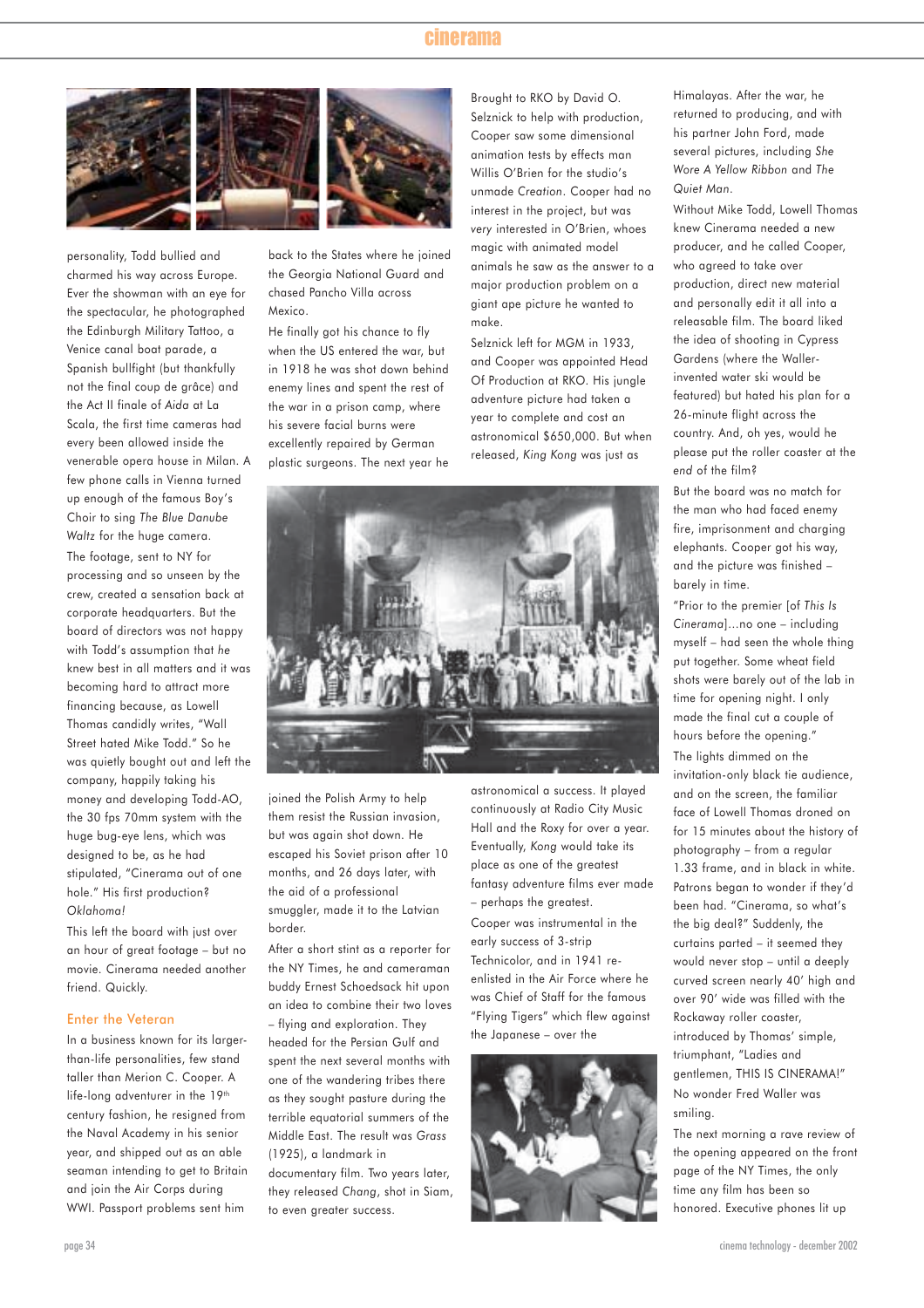

all over Hollywood. Cinerama was an unprecedented success. The standard format of 1.33 was dead overnight. Audiences suddenly wanted widescreen films. How would the studios, who had all passed on it, react? The way they always react to success, of course – copy it.

#### The Big(ger) Picture

Spyros Skouras, head of Fox, dispatched a team to France to track down Prof. Crétien, whose 1927 anamorphic lens was well known around town. Cooper had considered using it on *Chang*, and Selznick flirted with the idea for *Gone With The Wind* but decided to go with Technicolor instead. Warners sent out a search party as well - and found the good professor the day after Fox had signed him to an exclusive contract. Although his patents had recently expired, putting his invention in the public domain, the contract secured his expertise for Fox. A year after TIC, *The Robe* would be the first film in Cinemascope – advertised as "The Modern Miracle You See Without Glasses" to distance it from the 3- D craze. Advertising artwork for the new process was strikingly similar to that for Cinerama. Across town at Paramount, the camera department went into overdrive to come up with a viable widescreen system and created VistaVision, which used 35mm

film run sideways, each frame being twice as big as normal (8 perfs). Release prints in any aspect ratio could be made from the 1.5 aspect ratio negative. The larger negative area was especially important in the early days of monopack color film which was very slow and grainy. Technicolor, seeing the end of 3 strip photography coming, retooled their cameras for 8-perf shooting, added a 1.5 squeeze

anamorphic lens and called it Technirama.

And of course there was Mike Todd, who's 70mm Todd-AO was the closest copy of Cinerama. All this was for the best. In the five years since the end of WWII, the picture business had seen a loss of 50% of its revenues, due to the combined effects of the Paramount Consent Decree, which had stripped them of their theaters, increased options for leasure time use, and the big meanie – television. Widescreen got people back into theaters – for a while. This, in fact, is Cinerama's greatest legacy. Since it premiered in 1952, widescreen cinema and stereophonic sound have not disappeared from movie screens for a single day.

Of course, all of these copycat systems used only one projector, and none were designed to fill your peripheral vision to give you a sense of being in the scene. They were merely wide, and successful as they eventually were, the effect of Cinerama was (and is) completely unique. Because it fills your peripheral vision, your



brain interprets what it is seeing as a *real experience*. Which explains those woozy patrons running out at intermission for Dramamine…

### Success - Now What?

*This Is Cinerama* (referred to as "TIC" by fans) had cost \$512,000 to make - and made over \$4 million in its first year. This success caught everyone off guard. The film had been made just to demonstrate the process. No real thought had been given to what would come next. And then there were the corporate politics.

The company was split into two separate units – Cinerama Inc. which made the cameras, sound equipment and projectors, and Cinerama Productions which made the films. Cooper was given a 5 year contract as general manager in charge of production. Knowing a good thing when he saw it, Cooper tried to get control of the company but lost out to Stanley Warner Theaters who bought it in a paper transaction to allow Mike Todd to sell his shares, which he hadn't told the IRS he owned.

Not being a production entity, Stanley Warner had less than no idea what to do with their new acquisition. Audiences, returning to TIC in lieu of any other product, filled out suggestion cards as to what the next Cinerama film should be. It took 3 years, but finally *Cinerama Holiday* hit the screen in 1955. The idea was simple enough – two couples, one American and one Swiss, would swap continents, each followed by a Cinerama camera crew. It is now a priceless time capsule of mid-1950's life.

Recovering from their lost momentum, Cinerama Productions began to release a new film each year. 1956 gave us *Seven Wonders of the World*, a Lowell Thomas concept which begins at the pyramids – the only surviving wonder of the original seven – and continues around the world to Victoria Falls, St. Peters in Rome, the Suez Canal (where the camera plane was fired upon) and the Taj Mahal.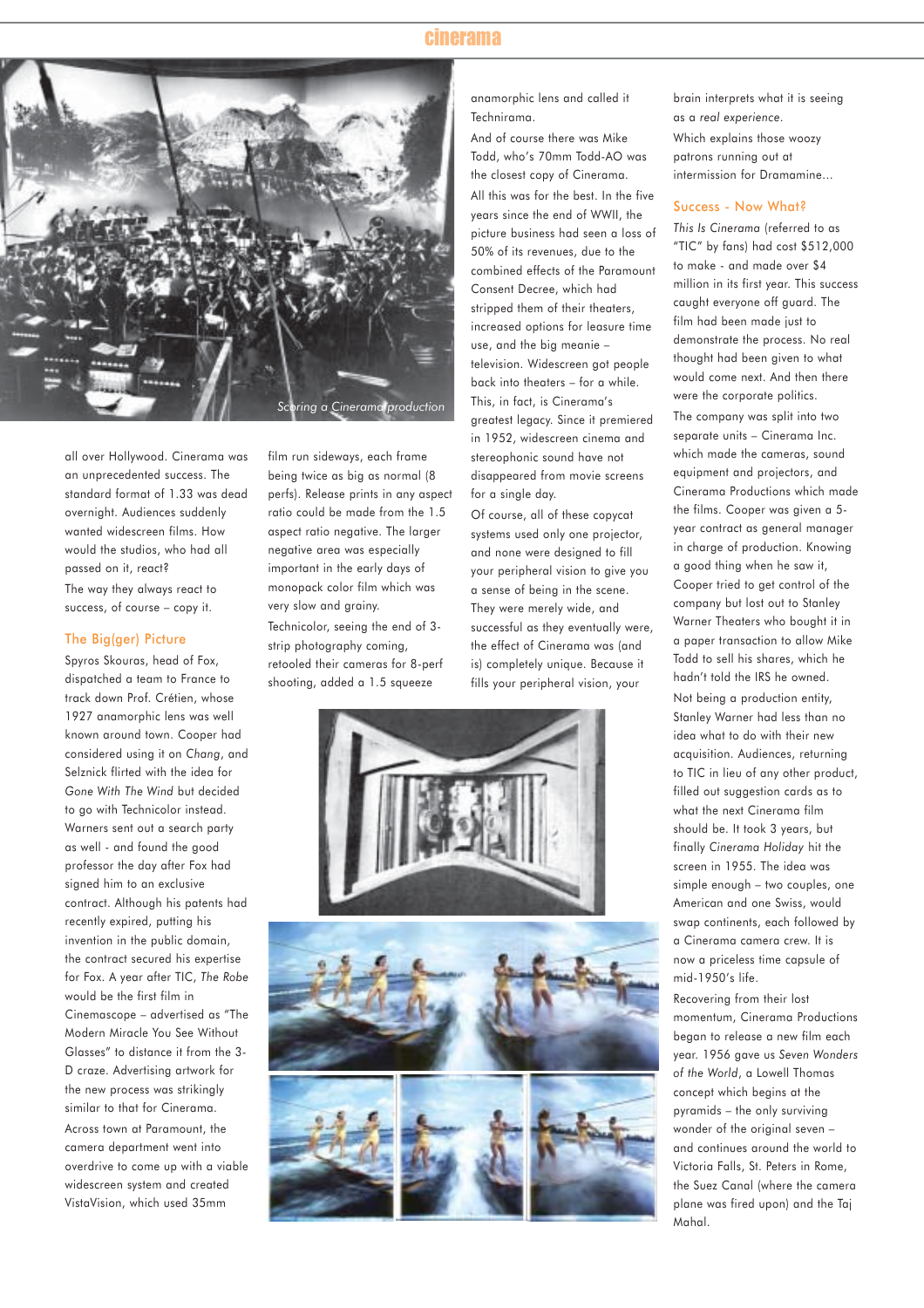The idea of exploration infuses the next release, *Search For Paradise* (1957) shot entirely in the rugged mountain ranges of Katmandu, where the crew was the first to run the rapids of the treacherous Indus River, with 5 times the flow of the Colorado at its flood. On the last run, cast member Jim Parker rode along but didn't bother with a life jacket. The raft flipped, and both Jim and the camera were lost. Just days before, he had been heard to remark, "I wish I could spend the rest of my life here." In 1958, what would be the last Cinerama travelogue was released. *South Seas Adventure* took a camera crew throughout the South Pacific on a sailing ship, recording colorful Polynesian life. On Pentecost Island, the production found a tribe who once a year had a day-long ceremony where the men would leap off a one hundred foot tower with vines tied around their legs as a test of manhood. This Cinerama sequence was the first recorded incidence of bungee jumping. Pentecost had been occupied by the Japanese during the war. They never found the tribe, but Cinerama did.

1958 also saw the release of a complementary format film, *Windjammer*, which followed the Norwegian tall ship Christian Radich around the world. It was filmed in CineMiracle, which used three Mitchell cameras converted



to 6-perf pulldown, and photographed the side panels by reflecting them in mirrors. This handily evaded the Cinerama patents.

When TIC became the surprise hit of the 1954 Exposition in Damascus, completely eclipsing the Soviet exhibits, the Russians built their own 3-panel system, claiming the US had stolen it from them (of course). KinoPanorama was a huge hit both in the Soviet Union, where 15 films were made, and took prizes at later world fairs. In 1966, a compilation of scenes from these films was released here as *Cinerama's Russian Adventure*. It only played for a short time in Chicago and was unseen elsewhere in the States.



## **Twilight**

The five-year contract with Stanley Warner had expired and Lowell Thomas hoped for a change in management – for the better. For a time, it seemed as though it might happen. The company was acquired by Nicolas Reisini, an import/export tycoon who had been entranced with *Napoleon* and had a real vision for the company.

His first idea was a good one – Itinerama. He put Cinerama on trucks, and took it all over Europe to the countryside where there was no theater nearby. A tent was put up, and 3,000 people could view a Cinerama film. And so it was that one memorable night in France, Abel Gance, who had the idea nearly 40 years before, was the guest of honor at a Cinerama screening.

Reisini also began an aggressive global building campaign. Over 200 purpose-built theaters were planned, to bring Cinerama to the world. When the Tokyo theater opened, it was such an event that even the Emperor came. Reisini's second idea wasn't bad, either. He made a co-pro deal

with MGM for a string of traditional dramatic films. George Pal brought his special touch to *The Wonderful World of the Brothers Grimm*, a bio-pic interspersed with dramatizations of their fairy tales. It featured several visual effects and was moderately successful.

But it was the classic *How The West Was Won* which would become the crown jewel of Cinerama, the last 3-panel film, and the highest grossing film of 1962, just as TIC had been 10 years before.

HTWWW was a multi-generational story which followed the Prescott family as they headed West. Shot entirely on wilderness locations with several units, an all-star cast, and three directors over a two year period, it was a major achievement for director general Henry Hathaway, who studied the Cinerama process in depth and learned how to work around its limitations.

Hathaway proved that the process, thought difficult and expensive, could be effective with the right property. It is a taste of what might have followed. If only… Unfortunately, Reisini's vision had expanded faster than his revenues. His 360° consumer camera wasn't selling, nor his home video tape recorder. The company, unfamiliar with studio accounting practices, had taken a bath in "overhead" charges on HTWWW. When the 70mm comedy *It's a Mad, Mad, Mad, Mad World* proved a success, he decided the 3-panel process was just too expensive and made all future films in either Technirama or Super Panavision 70, hoping to trade on the established marquee value of the Cinerama name. Of course, audiences weren't fooled by this bastardization of the process – it was impossible not to notice that there was only one projector. Several subsequent films were advertised as being "in Cinerama" among them *Khartoum*, *Grand Prix*, and *Ice Station Zebra*. Originally contracted for 3-panel, *2001* was shot in 70mm when effects supervisor Douglas Trumbull saw the long, slender design for the Discovery spacecraft and knew it would kink badly at the blend lines. *The Greatest Story Ever Told* actually began production in 3-panel, but after a few days director George Stevens was talked into using